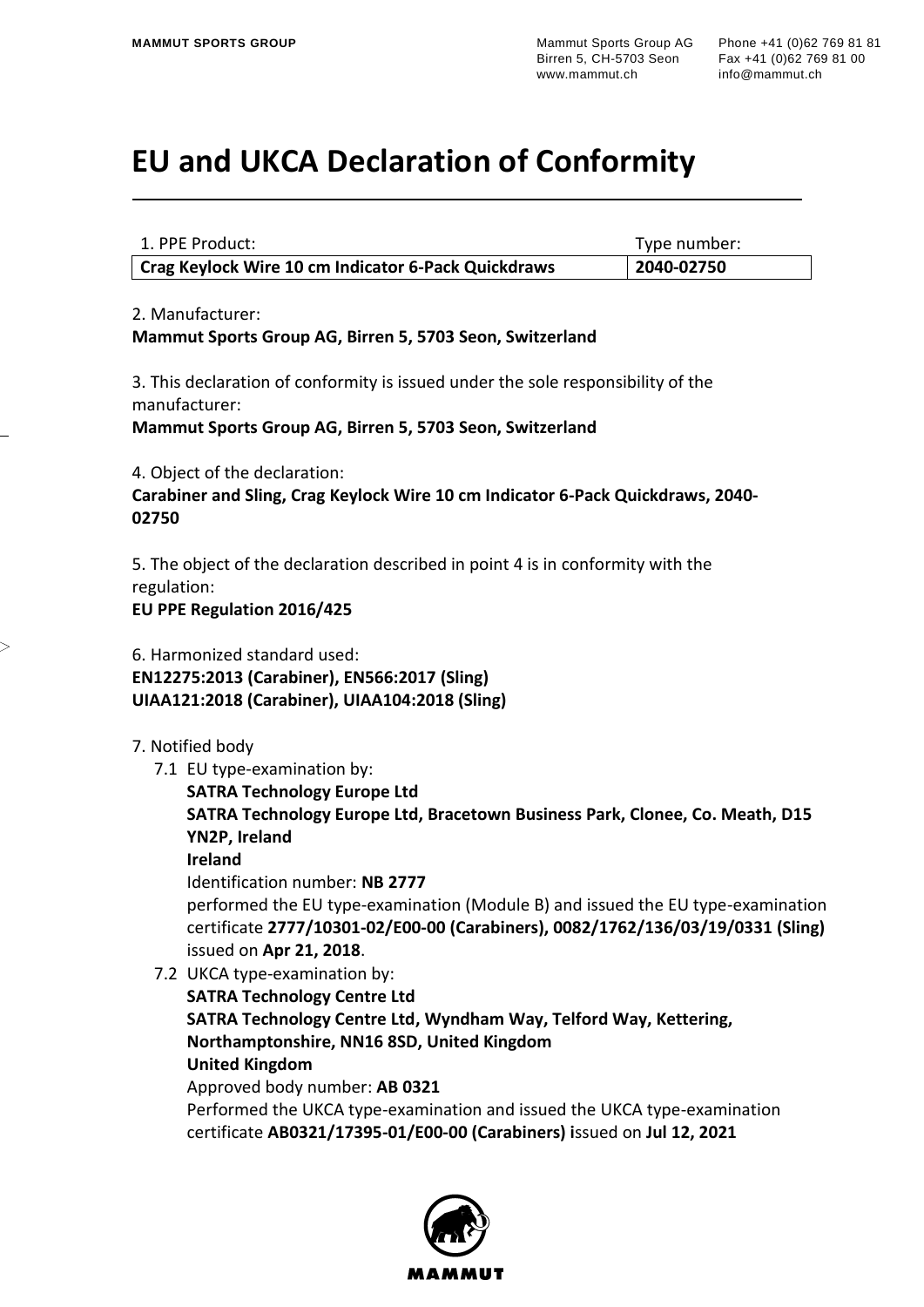8. The PPE is subject to the following conformity assessment procedure **Conformity to type based on quality assurance of the production process (Module D)** under surveillance of the notified body

**SATRA Technology Europe Ltd**

**SATRA Technology Europe Ltd, Bracetown Business Park, Clonee, Co. Meath, D15 YN2P, Ireland**

## **Ireland**

Identification number: **NB 2777**.

Signed for and on behalf of: **Mammut Sports Group AG, Birren 5, 5703 Seon, Switzerland**

**Seon, 15.12.2021**

Maximilian Lenk Martin Doing

Maximilian Lenk Martin Dörig

| German  | EU-Konformitätserklärung                                                                                                                             |
|---------|------------------------------------------------------------------------------------------------------------------------------------------------------|
|         | 1. PSA Produktname:  Typennummer:                                                                                                                    |
|         | 2. Hersteller:                                                                                                                                       |
|         | 3. Die alleinige Verantwortung für die Ausstellung dieser Konformitätserklärung trägt der Hersteller:                                                |
|         | 4. Gegenstand der Erklärung:                                                                                                                         |
|         | 5. Das unter 4. genannte Produkt entsprecht der Verordnung: PSA Verordnung (EU) 2016/425                                                             |
|         | 6. Verwendete harmonisierte Norm:                                                                                                                    |
|         | 7. Die notifizierte Stelle  Kennnummer  hat die EU-Baumusterprüfung (Modul B) durchgeführt und die EU-Baumusterprüfbescheinigung<br>am  ausgestellt. |
|         | 8. Die PSA unterliegt folgendem Konformitätsbewertungsverfahren                                                                                      |
|         | - Modul D: Konformität mit dem Baumuster auf der Grundlage einer Qualitätssicherung bezogen auf den Produktionsprozess (Modul D)                     |
|         | - Modul C2: Konformität mit dem Baumuster auf der Grundlage einer Qualitätssicherung bezogen auf den Produktionsprozess<br>(Modul C2)                |
|         | unter Überwachung der notifizierten Stelle  Kennnummer  .                                                                                            |
|         | 9. Unterzeichnet für und im Namen von:                                                                                                               |
| French  | Déclaration UE de conformité                                                                                                                         |
|         | Numéro de type:<br>1. Nom de produit EPI:                                                                                                            |
|         | 2. Fabricant:                                                                                                                                        |
|         | 3. La présente déclaration de conformité est établie sous la seule responsabilité du fabricant:                                                      |
|         | 4. Objet de la déclaration:                                                                                                                          |
|         | 5. Le produit mentionné au point 4 est conforme au règlement: Règlement (UE) 2016/425 relatif aux EPI                                                |
|         | 6. Normes harmonisées appliquées:                                                                                                                    |
|         | 7. L'organisme notifié  Numéro d'identification  a effectué l'examen UE de type (module B) et a établi l'attestation d'examen UE de type             |
|         | délivrée le                                                                                                                                          |
|         | 8. L'EPI est soumis à la procédure d'évaluation de la conformité suivante                                                                            |
|         | - Module D: Conformité au type sur la base de l'assurance de la qualité du mode de production (module D)                                             |
|         | - Module C2: Conformité au type sur la base du contrôle interne de la production et de contrôles supervisés du produit à des intervalles             |
|         | aléatoires (module C2)                                                                                                                               |
|         | sous la surveillance de l'organisme notifié  Numéro d'identification  .                                                                              |
|         | 9. Signé par et au nom de:                                                                                                                           |
| Italian | Dichiarazione di conformità UE                                                                                                                       |
|         | 1. Prodotto DPI:<br>Numero del tipo:                                                                                                                 |

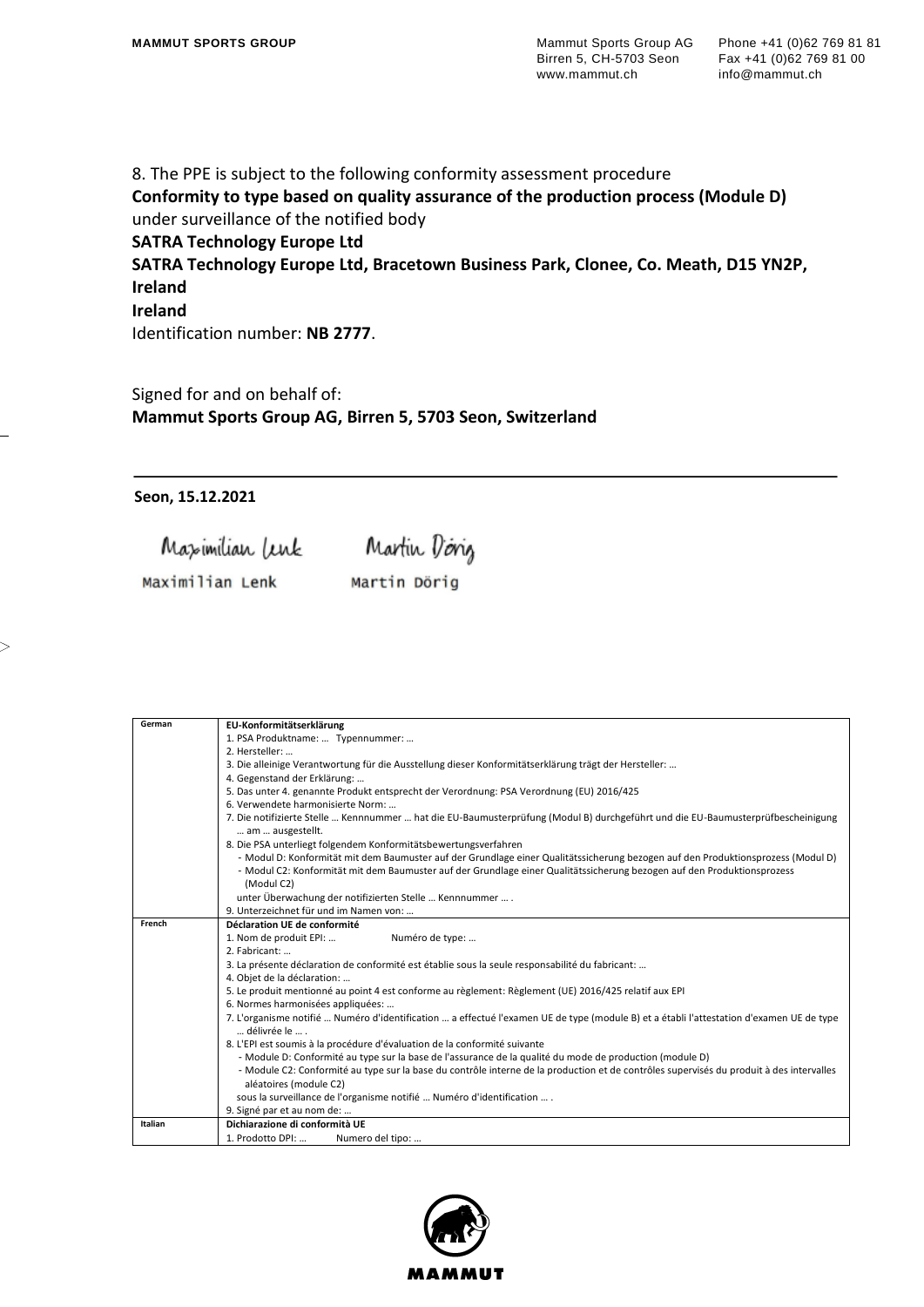|           | 2. Fabbricante:                                                                                                                                                                                                                              |
|-----------|----------------------------------------------------------------------------------------------------------------------------------------------------------------------------------------------------------------------------------------------|
|           | 3. La presente dichiarazione di conformità è rilasciata sotto l'esclusiva responsabilità del fabbricante:                                                                                                                                    |
|           | 4. Oggetto della dichiarazione:                                                                                                                                                                                                              |
|           | 5. L'oggetto della dichiarazione di cui al punto 4 è conforme al regolamento: Regolamento DPI (UE) 2016/425                                                                                                                                  |
|           | 6. Norma armonizzata utilizzata:                                                                                                                                                                                                             |
|           | 7. L'organismo notificato  Numero  ha svolto l'esame UE del tipo (modulo B) e ha rilasciato il certificato di esame UE del tipo                                                                                                              |
|           | in data  .                                                                                                                                                                                                                                   |
|           | 8. Il DPI è oggetto della procedura di valutazione della conformità                                                                                                                                                                          |
|           | - Modulo D: Conformità al tipo basata sulla garanzia di qualità del processo di produzione (modulo D)                                                                                                                                        |
|           | - Modulo C2: Conformità al tipo basata sul controllo interno della produzione unito a prove del prodotto sotto controllo ufficiale                                                                                                           |
|           | effettuate ad intervalli casuali (modulo C2)                                                                                                                                                                                                 |
|           | sotto la sorveglianza dell'organismo notificato  Numero  .                                                                                                                                                                                   |
|           | 9. Firmato a nome e per conto di:                                                                                                                                                                                                            |
| Swedish   | EU-försäkran om överensstämmelse                                                                                                                                                                                                             |
|           | 1. Personlig skyddsutrustning:<br>Typnummer:                                                                                                                                                                                                 |
|           | 2. Tillverkare:                                                                                                                                                                                                                              |
|           | 3. Denna försäkran om överensstämmelse utfärdas på tillverkarens eget ansvar:                                                                                                                                                                |
|           | 4. Föremål för försäkran:                                                                                                                                                                                                                    |
|           | 5. Föremålet för försäkran som beskrivs i punkt 4 överensstämmer med förordningen: Europeiska unionens förordning om personlig                                                                                                               |
|           | skyddsutrustning 2016/425                                                                                                                                                                                                                    |
|           | 6. Harmoniserad standard som använts:                                                                                                                                                                                                        |
|           | 7. Anmält organ  Registreringsnummer  har genomfört EU-typprovningen (modul B) och utfärdat EU-typintyget  daterat  .<br>8. Den personliga skyddsutrustningen är föremål för nedanstående granskningsprocedur avseende överensstämmelse      |
|           | - Modul D: Överensstämmelse med typ baserat på kvalitetssäkring av tillverkningsprocessen (modul D)                                                                                                                                          |
|           | - Modul C2: Överensstämmelse med typ baserat på intern tillverkningskontroll samt övervakade produktkontroller vid slumpmässiga                                                                                                              |
|           | intervaller (modul C2)                                                                                                                                                                                                                       |
|           | under övervakning av det anmälda organet  Registreringsnummer  .                                                                                                                                                                             |
|           | 9. Undertecknat för och på uppdrag av:                                                                                                                                                                                                       |
| Norwegian | <b>EU-samsvarserklæring</b>                                                                                                                                                                                                                  |
|           | 1. Personlig verneutstyr:<br>Typenummer:                                                                                                                                                                                                     |
|           | 2. Produsent:                                                                                                                                                                                                                                |
|           | 3. Denne samsvarerklæringen utstedes på produsentens eneansvar:                                                                                                                                                                              |
|           | 4. Erklæringen gjelder for:                                                                                                                                                                                                                  |
|           | 5. Produktet som erklæringen gjelder for, som beskrevet i punkt 4, er i samsvar med følgende regelverk: EUs PVU-forordning 2016/425                                                                                                          |
|           | 6. Harmonisert standard brukt:                                                                                                                                                                                                               |
|           | 7. Kontrollorganet  ID-nummer  foretok EU-typeundersøklsen (modul B) og utstedte sertifisering om EU-typeundersøkelse XYX den  .                                                                                                             |
|           | 8. Det personlige verneutstyret er underlagt følgende samsvarsvurderingsprosedyre                                                                                                                                                            |
|           | - Modul D: Samsvar med type basert på kvalitetssikring av produksjonsprosessen (modul D)                                                                                                                                                     |
|           | - Modul C2: Samsvar med type basert på intern produksjonskontroll pluss overvåkede produktkontroller til tilfeldige tidspunkter<br>(modul C2)                                                                                                |
|           | under opppsyn av kontrollorganet  ID-nummer  .                                                                                                                                                                                               |
|           | 9. Underskrevet for og på vegne av:                                                                                                                                                                                                          |
| Dutch     | <b>EU-conformiteitsverklaring</b>                                                                                                                                                                                                            |
|           | 1. PBM-productnaam:  Typenummer:                                                                                                                                                                                                             |
|           | 2. Fabrikant:                                                                                                                                                                                                                                |
|           | 3. Deze conformiteitsverklaring wordt op eigen verantwoording van de fabrikant verstrekt:                                                                                                                                                    |
|           | 4. Voorwerp van de verklaring:                                                                                                                                                                                                               |
|           | 5. Het in punt 4 genoemde product is conform met de verordening: PBM-verordening (EU) 2016/425                                                                                                                                               |
|           | 6. Toegepaste geharmoniseerde norm:                                                                                                                                                                                                          |
|           | 7. De aangemelde instantie  Nummer  heeft het EU-typeonderzoek (module B) verricht en het certificaat van EU-typeonderzoek  op                                                                                                               |
|           | afgegeven.                                                                                                                                                                                                                                   |
|           | 8. Het persoonlijk beschermingsmiddel is onderworpen aan de conformiteitsbeoordelingsprocedure                                                                                                                                               |
|           | - Module D: Conformiteit met het type op basis van kwaliteitsborging van het productieproces (module D)<br>- Module C2: Conformiteit met het type op basis van interne productcontrole plus productcontroles onder toezicht met willekeurige |
|           | tussenpozen (module C2)                                                                                                                                                                                                                      |
|           | onder toezicht van de aangemelde instantie  Nummer  .                                                                                                                                                                                        |
|           | 9. Ondertekend voor en namens:                                                                                                                                                                                                               |
| Spanish   | Declaración UE de conformidad                                                                                                                                                                                                                |
|           | 1. Producto EPI:<br>Número del tipo:                                                                                                                                                                                                         |
|           | 2. Fabricante:                                                                                                                                                                                                                               |
|           | 3. La presente declaración de conformidad se expide bajo la exclusiva responsabilidad del fabricante:                                                                                                                                        |
|           | 4. Objeto de la declaración:                                                                                                                                                                                                                 |
|           | 5. El objeto de la declaración descrito en el punto 4 anterior es conforme con la norma: Norma EPI UE 2016/425                                                                                                                               |
|           | 6. Uso estándar armonizado:                                                                                                                                                                                                                  |
|           | 7. El organismo notificado  Número de identificación  ha efectuado el examen UE de tipo (módulo B) y ha expedido el certificado de<br>examen UE de tipo  del  .                                                                              |
|           | 8. El EPI está sujeto al procedimiento de evaluación de la conformidad                                                                                                                                                                       |
|           | - Módulo D: Conformidad con el tipo basada en el aseguramiento de la calidad del proceso de producción (módulo D)                                                                                                                            |
|           | - Módulo C2: Conformidad con el tipo basada en el control interno de la producción más control supervisado de los productos a                                                                                                                |
|           | intervalos aleatorios (módulo C2)                                                                                                                                                                                                            |
|           | bajo la supervisión del organismo notificado  Número de identificación  .                                                                                                                                                                    |
|           | 9. Firmado por y en nombre de:                                                                                                                                                                                                               |
| Czech     | EU prohlášení o shodě                                                                                                                                                                                                                        |
|           | Číslo typu:<br>1. Název výrobku OOP:                                                                                                                                                                                                         |
|           | 2. Výrobce:                                                                                                                                                                                                                                  |
|           |                                                                                                                                                                                                                                              |

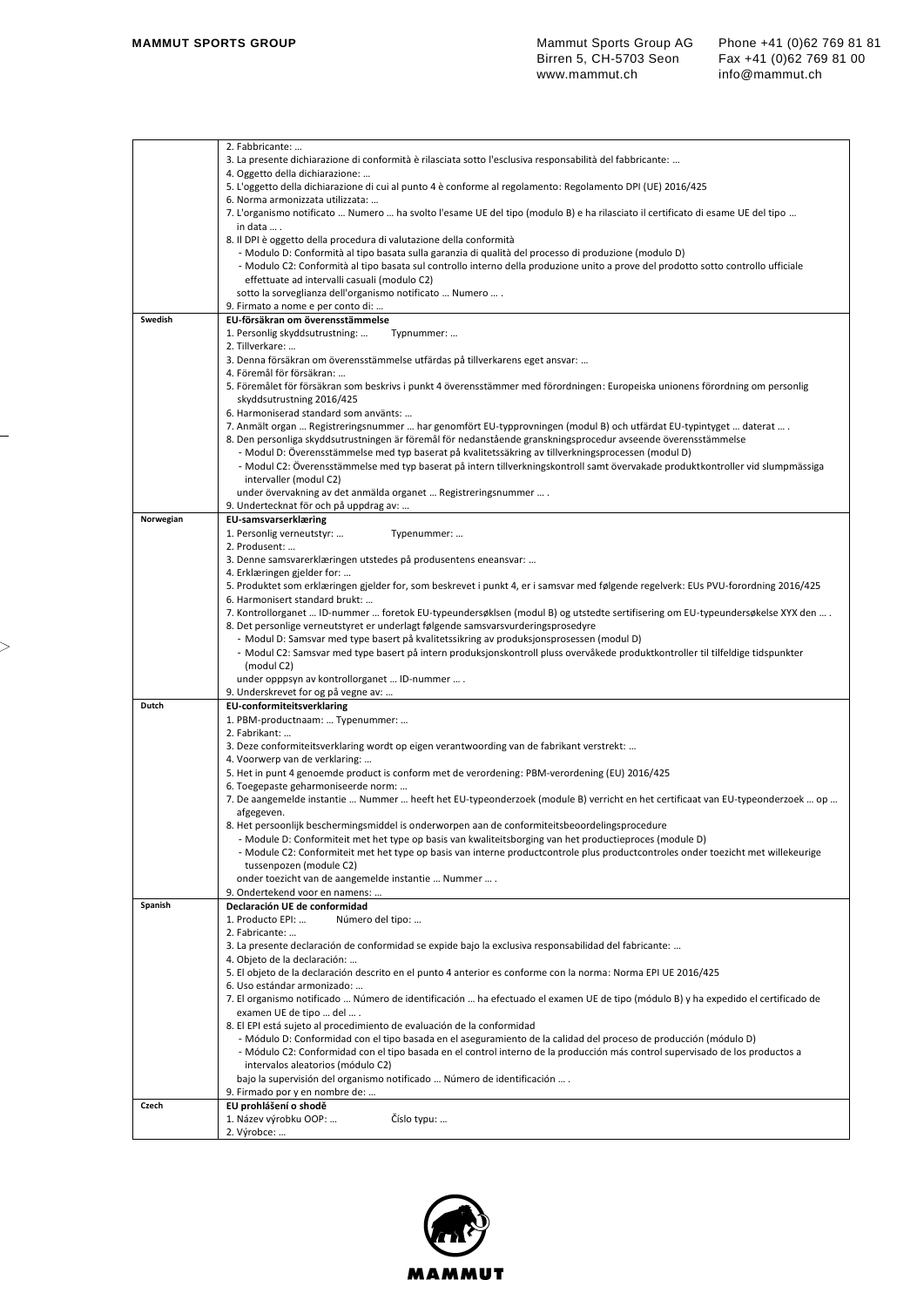|            | 3. Toto prohlášení o shodě se vydává na výhradní odpovědnost výrobce:                                                                |
|------------|--------------------------------------------------------------------------------------------------------------------------------------|
|            | 4. Předmět prohlášení:                                                                                                               |
|            | 5. Předmět prohlášení popsaný v bodě 4 je ve shodě s nařízením: Nařízení EU 2016/425 o OOP                                           |
|            | 6. Použitá harmonizovaná norma:                                                                                                      |
|            | 7. Oznámený subjekt … Identifikační číslo … provedl EU přezkoušení typu (modul B) a vydal certifikát EU přezkoušení typu …           |
|            | vydaný dne  .                                                                                                                        |
|            |                                                                                                                                      |
|            | 8. OOP podléhá následujícímu postupu posuzování shody                                                                                |
|            | - Modul D: Shoda s typem založená na zabezpečování kvality výrobního procesu (modul D)                                               |
|            | - Modul C2: Shoda s typem založená na interním řízení výroby spolu s kontrolami výrobků pod dohledem v náhodně zvolených             |
|            | intervalech (modul C2)                                                                                                               |
|            | pod dohledem oznámeného subjektu  Identifikační číslo  .                                                                             |
|            | 9. Podepsáno za a jménem:                                                                                                            |
| Polish     | Deklaracja zgodności UE                                                                                                              |
|            | 1. Produkt SOI:  Numer typu:                                                                                                         |
|            | 2. Producent:                                                                                                                        |
|            |                                                                                                                                      |
|            | 3. Niniejszą deklarację zgodności wydaje się na wyłączną odpowiedzialność producenta:                                                |
|            | 4. Przedmiot deklaracji:                                                                                                             |
|            | 5. Opisany w pkt 4 przedmiot niniejszej deklaracji jest zgodny z następującymi przepisami: Rozporządzenie UE 2016/425 dotyczące ŚOI  |
|            | 6. Zastosowane normy zharmonizowane:                                                                                                 |
|            | 7. Jednostka notyfikowana  Numer identyfikacyjny  przeprowadziła badanie typu UE (moduł B) i wydała certyfikat badania typu UE       |
|            | dnia  .                                                                                                                              |
|            | 8. SOI podlegają następującej procedurze oceny zgodności                                                                             |
|            | - Moduł D: Zgodność z typem w oparciu o zapewnienie jakości procesu produkcji (moduł D)                                              |
|            | - Moduł C2: Zgodność z typem w oparciu o wewnętrzną kontrolę produkcji oraz nadzorowane kontrole produktu w losowych odstępach       |
|            |                                                                                                                                      |
|            | czasu (moduł C2)                                                                                                                     |
|            | pod nadzorem jednostki notyfikującej  Numer identyfikacyjny  .                                                                       |
|            | 9. Podpisano w imieniu:                                                                                                              |
| Finnish    | EU-vaatimustenmukaisuusvakuutus                                                                                                      |
|            | 1. Henkilönsuojaintuote:<br>Tyyppinumero:                                                                                            |
|            | 2. Valmistaja:                                                                                                                       |
|            | 3. Tämä vaatimustenmukaisuusvakuutus on annettu valmistajan yksinomaisella vastuulla:                                                |
|            | 4. Vakuutuksen kohde:                                                                                                                |
|            | 5. Edellä 4 kohdassa kuvattu vakuutuksen kohde on seuraavan asetuksen mukainen: EU:n henkilönsuojainasetus 2016/425                  |
|            |                                                                                                                                      |
|            | 6. Käytetty yhdenmukaistettu standardi:                                                                                              |
|            | 7. Ilmoitettu laitos  tunnistenumero  suoritti EU-tyyppitarkastuksen (moduuli B) ja antoi EU-tyyppitarkastustodistuksen , joka       |
|            | myönnettiin  .                                                                                                                       |
|            | 8. Henkilönsuojaimeen sovelletaan seuraavaa vaatimustenmukaisuuden arviointimenettelyä                                               |
|            | - Moduuli D: Tuotantoprosessin laadunvarmistukseen perustuva tyypinmukaisuus (moduuli D)                                             |
|            | - Moduuli C2: Sisäiseen tuotannonvalvontaan perustuva tyypinmukaisuus ja satunnaisin väliajoin suoritettavat valvotut                |
|            | tuotetarkastukset (moduuli C2)                                                                                                       |
|            | ilmoitetun laitoksen valvonnassa  tunnistenumero  .                                                                                  |
|            | 9. Puolesta allekirjoittanut:                                                                                                        |
|            |                                                                                                                                      |
| Portuguese | Declaração de Conformidade UE                                                                                                        |
|            | 1. Produto EPI:  Número do tipo:                                                                                                     |
|            | 2. Fabricante:                                                                                                                       |
|            | 3. A presente declaração de conformidade é emitida sob a exclusiva responsabilidade do fabricante:                                   |
|            | 4. Objeto da declaração:                                                                                                             |
|            | 5. O objeto da declaração mencionado no ponto 4 está em conformidade com a legislação: Legislação EPI (UE) 2016/425                  |
|            | 6. Norma harmonizada utilizada:                                                                                                      |
|            | 7. O organismo notificado  Número de identificação  efetuou o exame UE de tipo (Módulo B) e emitiu o certificado de exame UE de tipo |
|            |                                                                                                                                      |
|            | em  .                                                                                                                                |
|            | 8. O EPI é sujeito ao seguinte procedimento de avaliação de conformidade                                                             |
|            | - Módulo D: Conformidade com o tipo baseada na garantia da qualidade do processo de produção (Módulo D)                              |
|            | - Módulo C2: Conformidade com o tipo baseada no controlo interno da produção e em controlos supervisionados do produto a             |
|            | intervalos aleatórios (Módulo C2)                                                                                                    |
|            | sob vigilância do organismo notificado  Número de identificação  .                                                                   |
|            | 9. Assinado por e em nome de:                                                                                                        |
| Slovak     | EÚ VYHLÁSENIE O ZHODE                                                                                                                |
|            | 1. Výrobok OOP:<br>Císlo typu:                                                                                                       |
|            |                                                                                                                                      |
|            | 2. Výrobca:                                                                                                                          |
|            | 3. Toto vyhlásenie o zhode sa vydáva na výhradnú zodpovednosť výrobcu:                                                               |
|            | 4. Predmet vyhlásenia:                                                                                                               |
|            | 5. Predmet vyhlásenia uvedený v bode 4 je v zhode s nariadením: Nariadenie EÚ o OOP 2016/425                                         |
|            | 6. Použité harmonizované normy:                                                                                                      |
|            | 7. Notifikovaná osoba … Identifikačné číslo … vykonala EÚ skúšku typu (modul B) a … vydala certifikát EÚ skúšky typu ….              |
|            | 8. OOP je predmetom nasledujúceho postupu posudzovania zhody                                                                         |
|            | - Modul D: Zhoda s typom založená na zabezpečení kvality výrobného procesu (modul D)                                                 |
|            |                                                                                                                                      |
|            | - Modul C2: Zhoda s typom založená na vnútornej kontrole výroby a skúškach výrobku pod dohľadom v ľubovoľných intervaloch            |
|            | (modul C2)                                                                                                                           |
|            | pod dohľadom notifikovanej osoby  Identifikačné číslo  .                                                                             |
|            | 9. Podpísané za a v mene:                                                                                                            |
| Slovenian  | Izjava EU o skladnosti                                                                                                               |
|            |                                                                                                                                      |
|            |                                                                                                                                      |
|            | 1. Osebna varovalna oprema:<br>Tipska številka:                                                                                      |
|            | 2. Proizvajalec:                                                                                                                     |
|            | 3. Za izdajo te izjave o skladnosti je odgovoren izključno proizvajalec:                                                             |

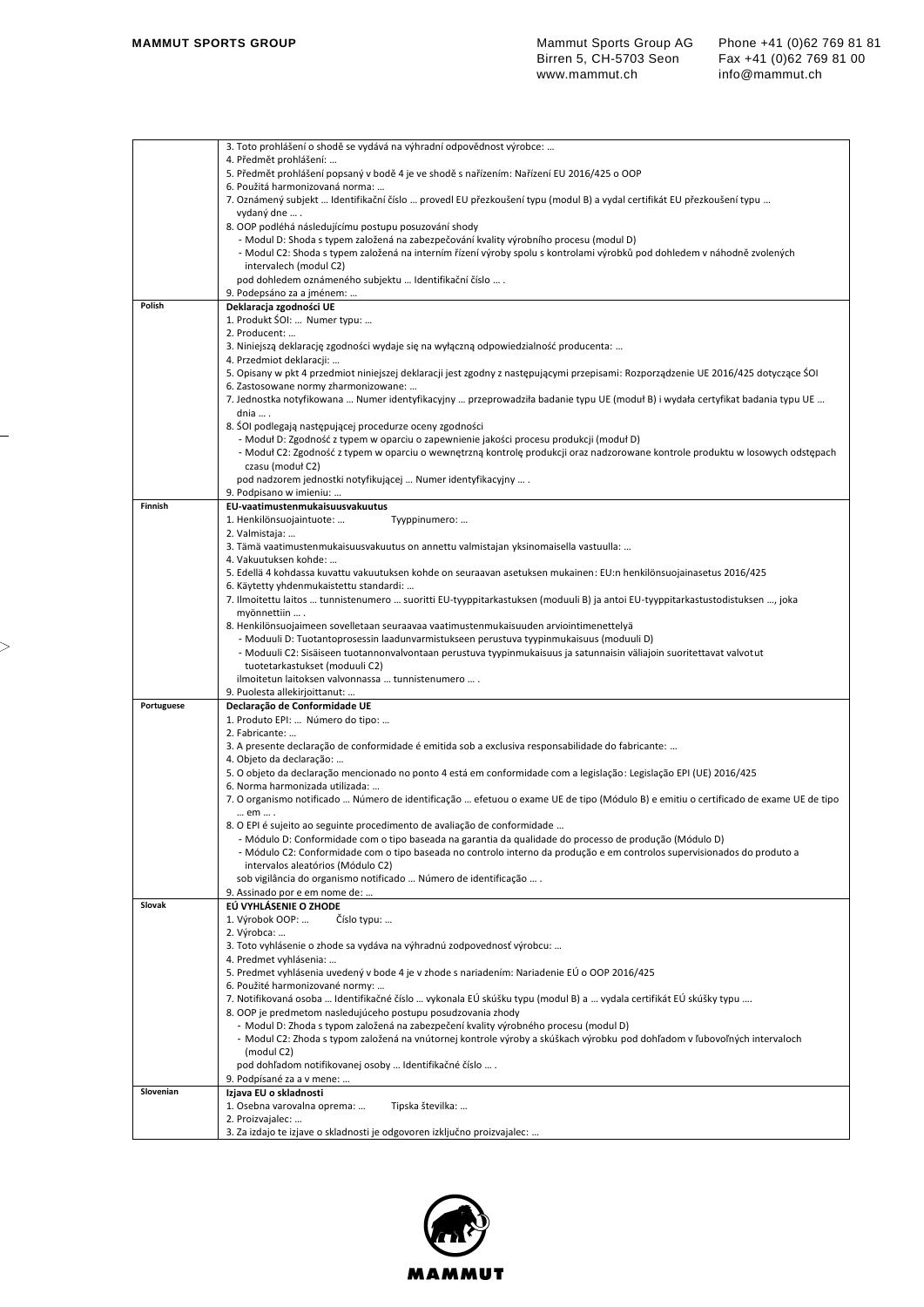|                  | 4. Predmet izjave:                                                                                                                            |
|------------------|-----------------------------------------------------------------------------------------------------------------------------------------------|
|                  | 5. Predmet izjave iz točke 4 je v skladu z ustrezno zakonodajo: Predpis EU o Osebni varovalni opremi 2016/425                                 |
|                  | 6. Uporabljeni harmonizirani standard:                                                                                                        |
|                  | 7. Priglašeni organ  Identifikacijska številka  je izvedel EU pregled (modul B) ter izdal certifikat o EU pregledu tipa , izdan dne  .        |
|                  | 8. Osebna zaščitna oprema je predmet naslednjih postopkov za ocenitev skladnosti                                                              |
|                  | - Modul D: Skladnost s tipom na podlagi zagotavljanja kakovosti proizvodnega procesa (modul D)                                                |
|                  | - Modul C2: Skladnost s tipom na podlagi notranje kontrole proizvodnje in nadzorovanih pregledov proizvoda v naključnih intervalih            |
|                  | (modul C2)                                                                                                                                    |
|                  | pod nadzorom priglašenega organa  Identifikacijska številka  .                                                                                |
|                  | 9. Podpisano za in v imenu:                                                                                                                   |
| Greek            | Δήλωση συμμόρφωσης ΕΕ                                                                                                                         |
|                  | Αριθμός τύπου:<br>1. Προϊόν ΜΑΠ:                                                                                                              |
|                  | 2. Κατασκευαστής:                                                                                                                             |
|                  | 3. Η παρούσα δήλωση συμμόρφωσης εκδίδεται με αποκλειστική ευθύνη του κατασκευαστή:                                                            |
|                  | 4. Αντικείμενο της δήλωσης:                                                                                                                   |
|                  | 5. Το αντικείμενο της δήλωσης που περιγράφεται στο σημείο 4 είναι σύμφωνο προς τον κανονισμό: Κανονισμός ΜΑΠ 2016/425 ΕΕ                      |
|                  | 6. Εναρμονισμένο πρότυπο που χρησιμοποιήθηκε:                                                                                                 |
|                  | 7. Ο κοινοποιημένος οργανισμός … Αριθμός μητρώου … διενήργησε την εξέταση τύπου ΕΕ (Ενότητα Β) και χορήγησε το πιστοποιητικό                  |
|                  | εξέτασης τύπου ΕΕ ΧΥΖ που εκδόθηκε στις  .                                                                                                    |
|                  | 8. Το ΜΑΠ υπόκειται στην ακόλουθη διαδικασία αξιολόγησης της συμμόρφωσης                                                                      |
|                  | - ενότητα Δ: Συμμόρφωση προς τον τύπο με βάση τη διασφάλιση της ποιότητας της διαδικασίας παραγωγής (ενότητα Δ)                               |
|                  | - ενότητα Γ2: Συμμόρφωση προς τον τύπο με βάση τον εσωτερικό έλεγχο της παραγωγής και τη δοκιμή του προϊόντος υπό εποπτεία                    |
|                  | κατά τυχαία διαστήματα (ενότητα Γ2)                                                                                                           |
|                  | υπό την εποπτεία του κοινοποιημένου οργανισμού … Αριθμός μητρώου … .                                                                          |
|                  | 9. Υπογραφή για και εξ ονόματος:                                                                                                              |
| Hungarian        | EU-megfelelőségi nyilatkozat                                                                                                                  |
|                  | 1. Egyéni védőeszköz:  Típusszám:                                                                                                             |
|                  | 2. Gyártó:                                                                                                                                    |
|                  | 3. Ez a megfelelőségi nyilatkozat a gyártó kizárólagos felelősségére kerül kiadásra:                                                          |
|                  | 4. A nyilatkozat tárgya:                                                                                                                      |
|                  | 5. A nyilatkozat 4. pont szerinti tárgya megfelel az alábbi jogszabálynak: Az EU személyi védőfelszerelésekről szóló 2016/425 sz. jogszabálya |
|                  | 6. A felhasznált harmonikus szabványok:                                                                                                       |
|                  | 7. A bejelentett szervezet  Azonosítószám  elvégezte az EU-típusvizsgálatot (B. modul) és  napján kiadta az  számú EU-típusvizsgálati         |
|                  | tanúsítványt.                                                                                                                                 |
|                  | 8. A személyi védőfelszerelésre az alábbi megfelelőségértékelési eljárás vonatkozik                                                           |
|                  | - D modul: a gyártás minőségbiztosításán alapuló típusmegfe- lelőség (D modul)                                                                |
|                  | - C2 modul: belső gyártásellenőrzésen és véletlenszerű időközönként, felügyelet mellett végzett termékellenőrzésen alapuló                    |
|                  | típusmegfelelőség (C2 modul)                                                                                                                  |
|                  | A bejelentett szervezet felügyelete mellett  Azonosítószám  .                                                                                 |
|                  | 9. A tanúsítványt a következő nevében és megbízásából írták alá:                                                                              |
| Romanian         | Declaratia de conformitate UE                                                                                                                 |
|                  | 1. Produs EIP:  Numărul tipului:                                                                                                              |
|                  | 2. Producător:                                                                                                                                |
|                  | 3. Prezenta declarație de conformitate este eliberată pe răspunderea exclusivă a producătorului:                                              |
|                  | 4. Obiectul declaratiei:                                                                                                                      |
|                  | 5. Obiectul declarației descris la punctul 4 este în conformitate cu regulamentul: Regulamentul UE privind EIP 2016/425                       |
|                  |                                                                                                                                               |
|                  | 6. Standarde armonizate folosite:                                                                                                             |
|                  | 7. Organismul notificat  Număr de identificare  a efectuat examinarea UE de tip (modulul B) și a eliberat certificatul de examinare UE de     |
|                  | tip , eliberat la  .                                                                                                                          |
|                  | 8. EIP face obiectul următoarei proceduri de evaluare a conformității                                                                         |
|                  | - Modulul D: Conformitatea de tip bazată pe asigurarea calității procesului de producție (modulul D)                                          |
|                  | - Modulul C2: Conformitatea de tip bazată pe controlul intern al producției, plus verificări supravegheate ale produselor la intervale        |
|                  | aleatorii (modulul C2)                                                                                                                        |
|                  | sub supravegherea organismului notificat  Număr de identificare  .                                                                            |
|                  | 9. Semnat pentru și în numele:                                                                                                                |
| <b>Bulgarian</b> | Декларация за съответствие на ЕС                                                                                                              |
|                  | 1. Продукт, представляващ лично предпазно средство (ЛПС):<br>Номер на типа:                                                                   |
|                  | 2. Производител:                                                                                                                              |
|                  | 3. Настоящата декларация за съответствие е издадена под пълната отговорност на производителя:                                                 |
|                  | 4. Предмет на декларацията:                                                                                                                   |
|                  | 5. Предметът на декларацията, описан в точка 4, е в съответствие с регламент:                                                                 |
|                  | Регламент (ЕС) 2016/425 относно личните предпазни средства                                                                                    |
|                  | 6. Използвани хармонизирани стандарти:                                                                                                        |
|                  | 7. Нотифициран орган  Идентификационен номер  извърши изпитване на типа на ЕС (Модул В) и издаде сертификат на ЕС за                          |
|                  | изпитване на типа АБВ, издаден на  .                                                                                                          |
|                  | 8. Личното предпазно средство подлежи на следната процедура за оценяване на съответствието                                                    |
|                  | Модул D: Съответствие с типа въз основа на осигуряване качеството на производствения процес (Модул D)                                         |
|                  | - Модул С2: Съответствие с типа въз основа на вътрешен производствен контрол с надзор на проверката на продукта на                            |
|                  | случайни интервали (Модул С2)                                                                                                                 |
|                  | под надзора на нотифицирания орган  Идентификационен номер  .                                                                                 |
|                  | 9. Подписан за и от името на:                                                                                                                 |
| Danish           | EU-overensstemmelseserklæring                                                                                                                 |
|                  | 1. Personligt værnemiddel:<br>Typenummer:                                                                                                     |
|                  | 2. Fabrikant:                                                                                                                                 |